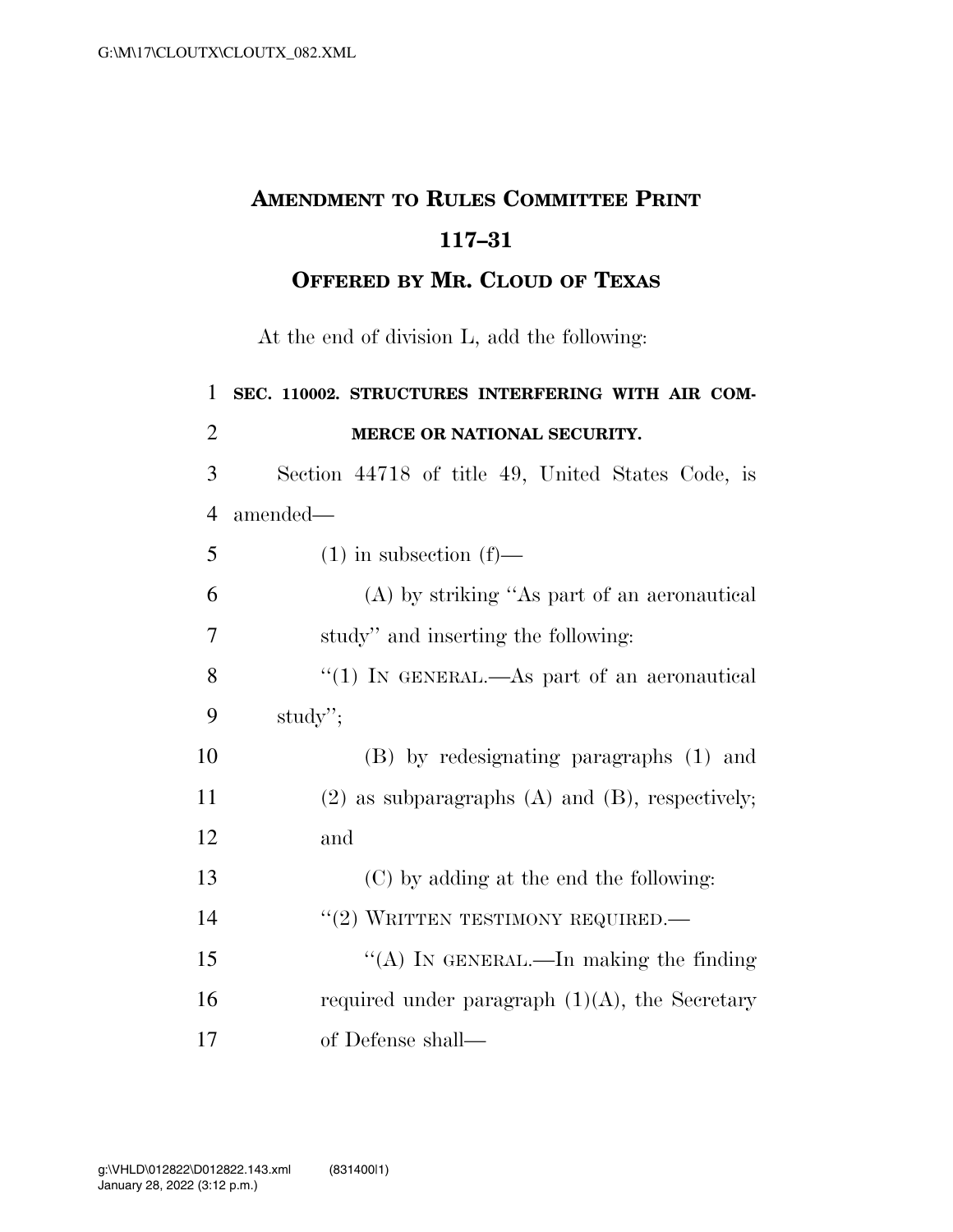| $\mathbf{1}$   | "(i) elicit written testimony from the              |
|----------------|-----------------------------------------------------|
| $\overline{2}$ | base commander of each military installa-           |
| 3              | $tion$ —                                            |
| $\overline{4}$ | "(I) located within a 25 mile ra-                   |
| 5              | dius of the structure or sanitary land-             |
| 6              | fill described in such paragraph; and               |
| 7              | $\lq\lq$ (II) that has a flight route with-         |
| 8              | in a 10 mile radius of such structure               |
| 9              | or sanitary landfill; and                           |
| 10             | "(ii) consider such written testimony               |
| 11             | in making such finding.                             |
| 12             | "(B) CONTENTS.—Each base commander                  |
| 13             | of a military installation who submits written      |
| 14             | testimony under subparagraph (A) shall de-          |
| 15             | scribe the extent to which the proposed con-        |
| 16             | struction, alteration, establishment, or expan-     |
| 17             | sion of a structure or sanitary landfill would      |
| 18             | impact the operations, military readiness, and      |
| 19             | military training routes of such military instal-   |
| 20             | $lation.$ ";                                        |
| 21             | $(2)$ in subsection (h) by adding at the end the    |
| 22             | following:                                          |
| 23             | ENERGY PROJECT.—The term 'energy<br>(3)             |
| 24             | project' has the meaning given such term in section |
| 25             | $183a(h)$ of title 10.                              |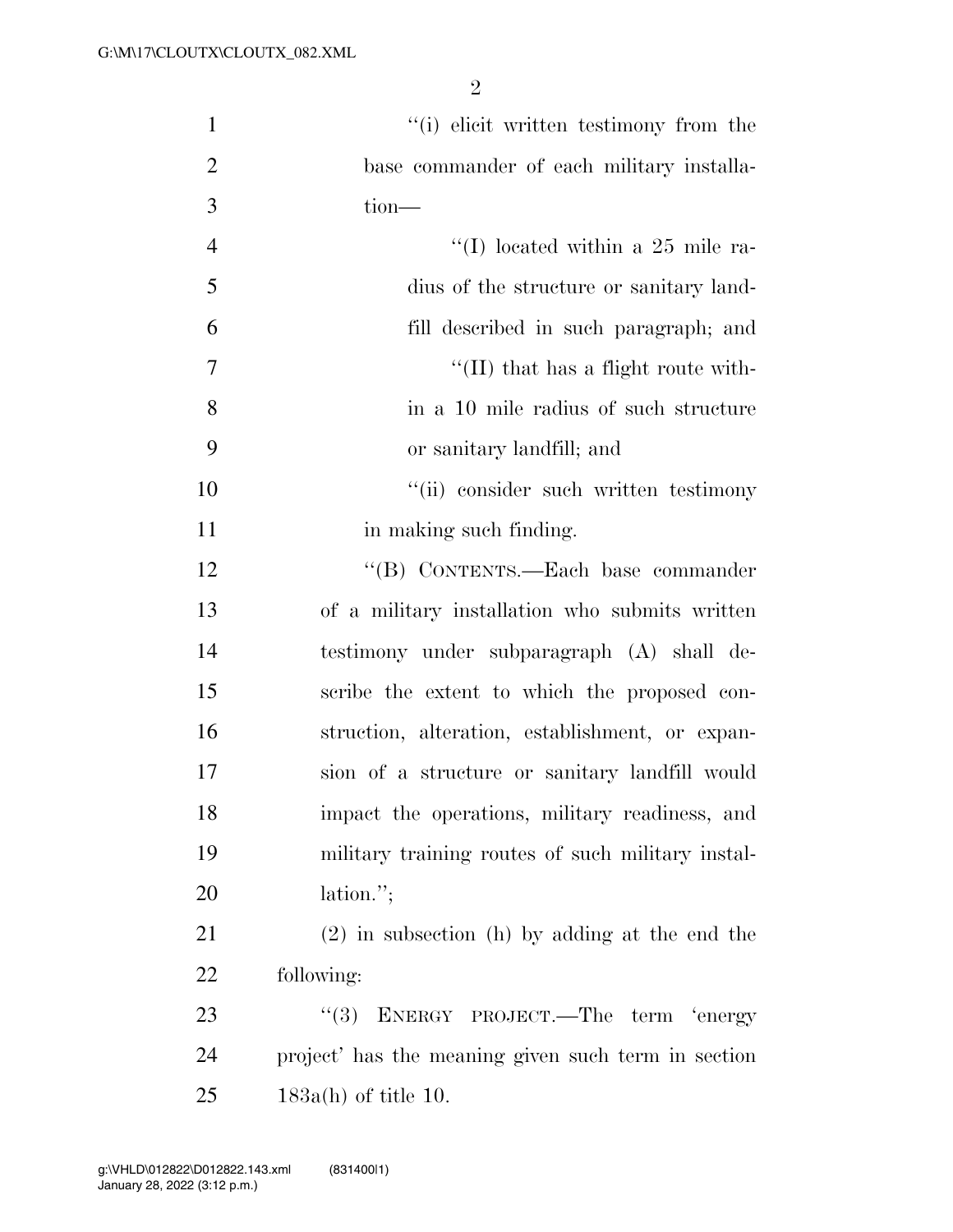| $\mathbf{1}$   | "(4) FOREIGN PRINCIPAL; AGENT OF A FOR-                  |
|----------------|----------------------------------------------------------|
| $\overline{2}$ | EIGN PRINCIPAL.—The terms 'foreign principal' and        |
| 3              | 'agent of a foreign principal' have the meaning given    |
| $\overline{4}$ | such terms in section 1 of the Foreign Agents Reg-       |
| 5              | istration Act of 1938 (22 U.S.C. 611)."; and             |
| 6              | (3) by adding at the end the following:                  |
| 7              | "(i) SPECIAL RULE FOR ENERGY PROJECTS.-                  |
| 8              | " $(1)$ IN GENERAL.—Any person who is required           |
| 9              | to submit an application for an energy project under     |
| 10             | this section shall include in such application a disclo- |
| 11             | sure of any relationship such person has with a for-     |
| 12             | eign principal or with an agent of a foreign prin-       |
| 13             | cipal.                                                   |
| 14             | "(2) INACCURATE DISCLOSURE OF RELATION-                  |
| 15             | SHIP WITH FOREIGN PRINCIPAL.-                            |
| 16             | "(A) IN GENERAL.—The Secretary of                        |
| 17             | Transportation, in consultation with the Attor-          |
| 18             | ney General of the United States, shall estab-           |
| 19             | lish a process to evaluate the accuracy of a dis-        |
| 20             | closure made under paragraph (1) and deter-              |
| 21             | mine whether a person has violated such para-            |
| 22             | graph.                                                   |
| 23             | "(B) INITIAL PENALTY FOR INACCURATE                      |
| 24             | DISCLOSURE.—If the Secretary determines that             |
| 25             | a person has violated paragraph (1), such per-           |